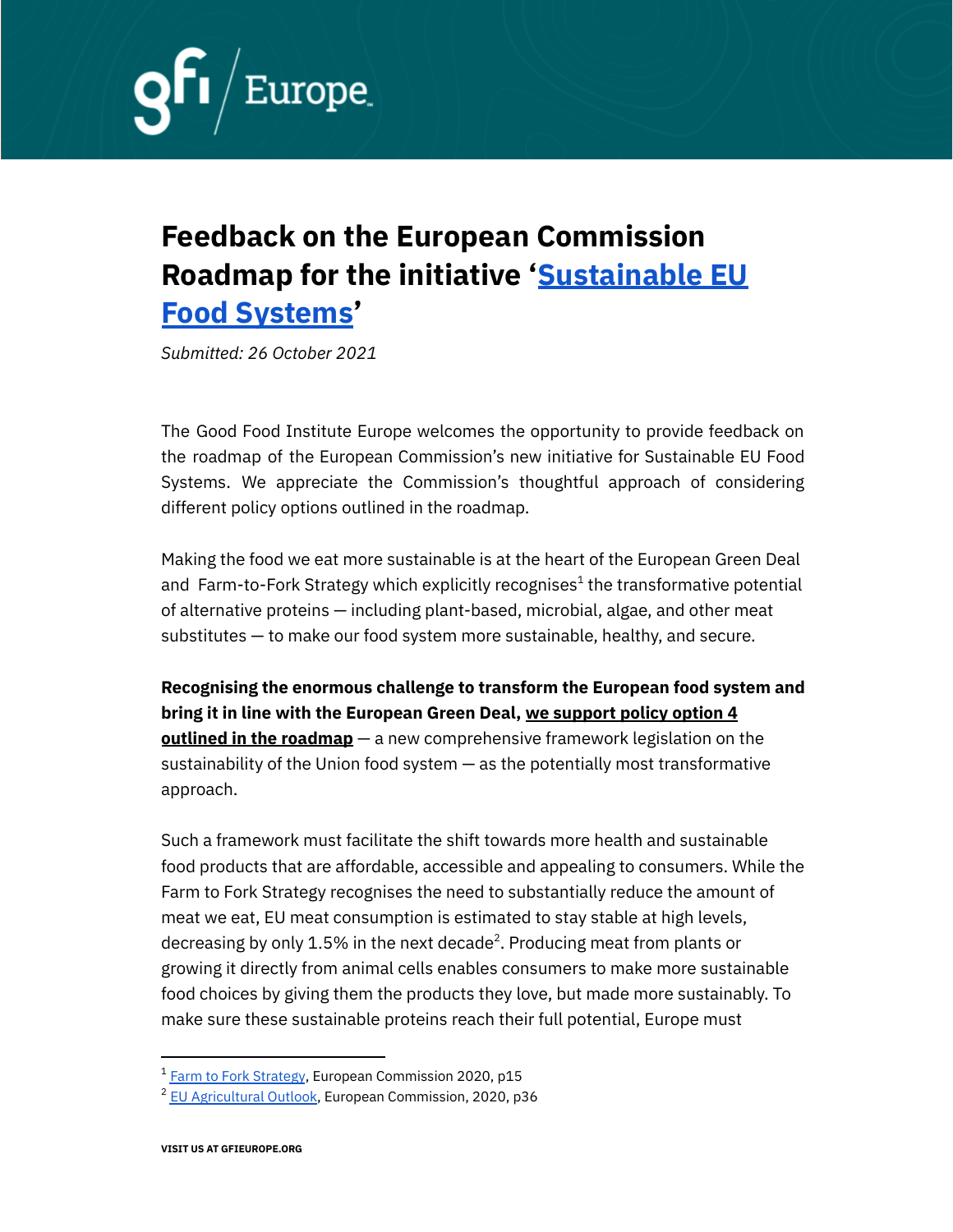support these industries in their goal to reach price and taste parity. This can be achieved through investment in R&D, a clear regulatory path-to-market, and fair labelling rules.

Regardless of which of the policy options outlined in the roadmap the Commission will pursue, with regard to the different indicative elements outlined in the roadmap **the Commission ought to take the following principles into account that are further explained below: 1) Taking a holistic view of environmental sustainability, and 2) Creating a truly level playing field for all food categories.**

## **1) Taking a holistic view of environmental sustainability**

It is important that new definitions and labelling for environmentally sustainable food take into account a diverse set of environmental dimensions, including climate change, deforestation, biodiversity loss, and local air and water pollution. Such a holistic understanding is vital in order to avoid unintended consequences that could result from a more narrow focus on too few dimensions.

For example, farmed fish has a similar carbon footprint to pork. But eutrophying emissions — runoff of excess nutrients into surrounding waterways — are much higher for farmed fish than pork<sup>3</sup>. Leaving out the dimension of water pollution would deprive consumers of crucial information about the relative environmental sustainability of fish and pork.

## **2) Creating a truly level playing field for all food categories**

Any approach to introducing mandatory front-of-pack sustainability labels, minimum sustainability standards, or common definitions of sustainable food products must have a maximally wide scope. It cannot be limited to only certain food categories. Exempting some categories or subcategories of foods would introduce unintended consequences that could actually lead to more harm to the environment and would be in direct contradiction to the objectives of this initiative.

A comprehensive analysis of global environmental footprints shows $^{\text{4}}$  that some foods have an impact multiple orders of magnitude higher than others across multiple environmental impact categories (carbon emissions, land use, water use, eutrophication). In order for those differences to be reflected in definitions or labelling of sustainable foods, these categories need to be within the scope of such rules.

 $<sup>4</sup>$  Ibid.</sup> <sup>3</sup> Data compilated and visualised by [Ritchie](https://ourworldindata.org/explorers/food-footprints?facet=none&country=Beef+%28beef+herd%29~Lamb+%26+Mutton~Beef+%28dairy+herd%29~Prawns+%28farmed%29~Cheese~Pig+Meat~Poultry+Meat~Eggs~Rice~Tofu+%28soybeans%29~Milk~Tomatoes~Maize~Wheat+%26+Rye~Peas~Bananas~Potatoes~Nuts~Apples~Barley~Beet+Sugar~Berries+%26+Grapes~Brassicas~Cane+Sugar~Cassava~Coffee~Citrus+Fruit~Dark+Chocolate~Fish+%28farmed%29~Groundnuts~Oatmeal~Onions+%26+Leeks~Other+Fruit~Other+Pulses~Other+Vegetables~Root+Vegetables~Soymilk&Environmental+impact=Carbon+footprint&Metric=Per+kilogram&By+stage+of+supply+chain=false) & Roser 2020; Data source: Poore & [Nemecek](https://science.sciencemag.org/content/360/6392/987) 2018